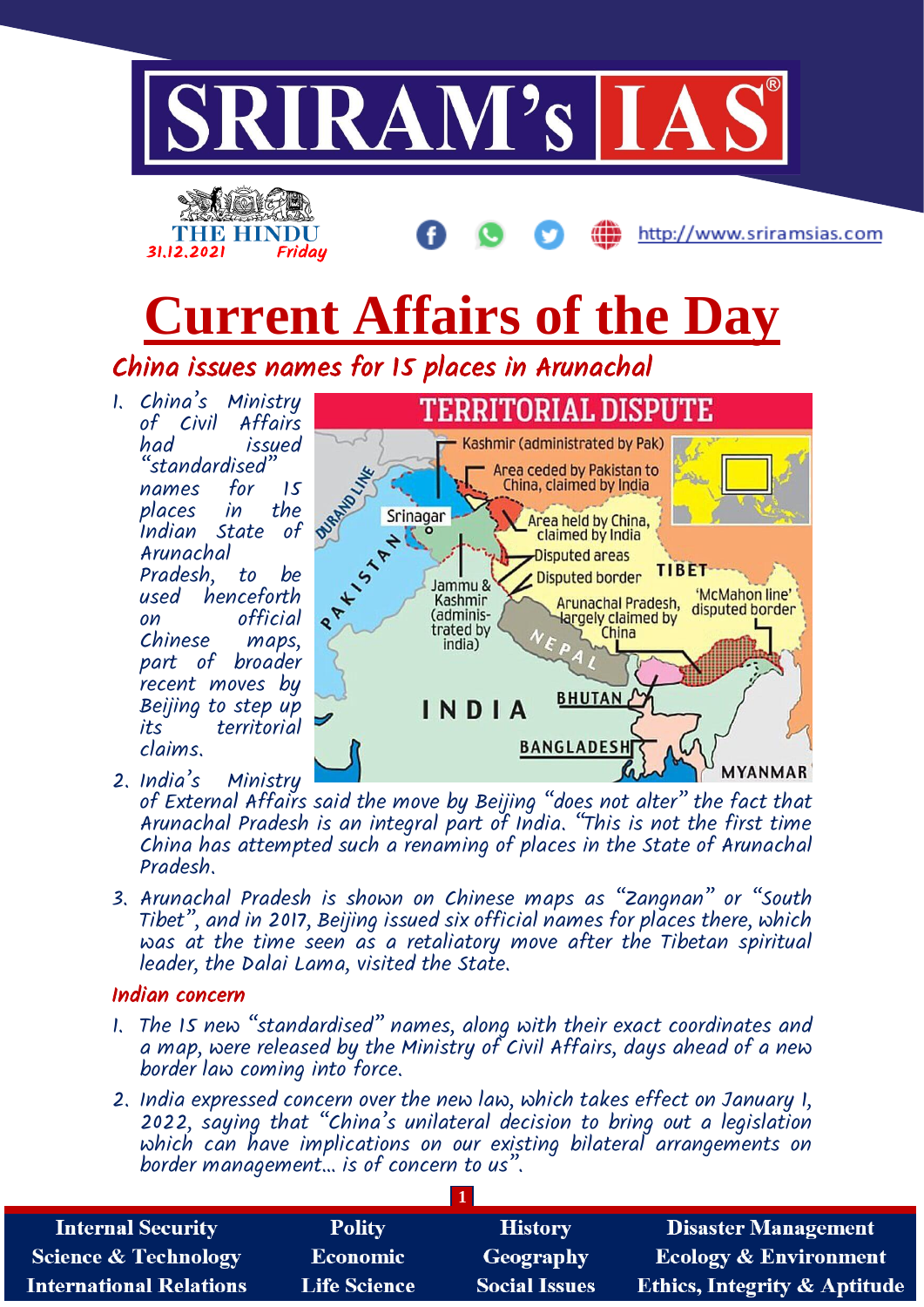

**Internal Security Science & Technology International Relations** 

**Polity Economic Life Science** 

**History** Geography **Social Issues** 

**Disaster Management Ecology & Environment** Ethics, Integrity & Aptitude